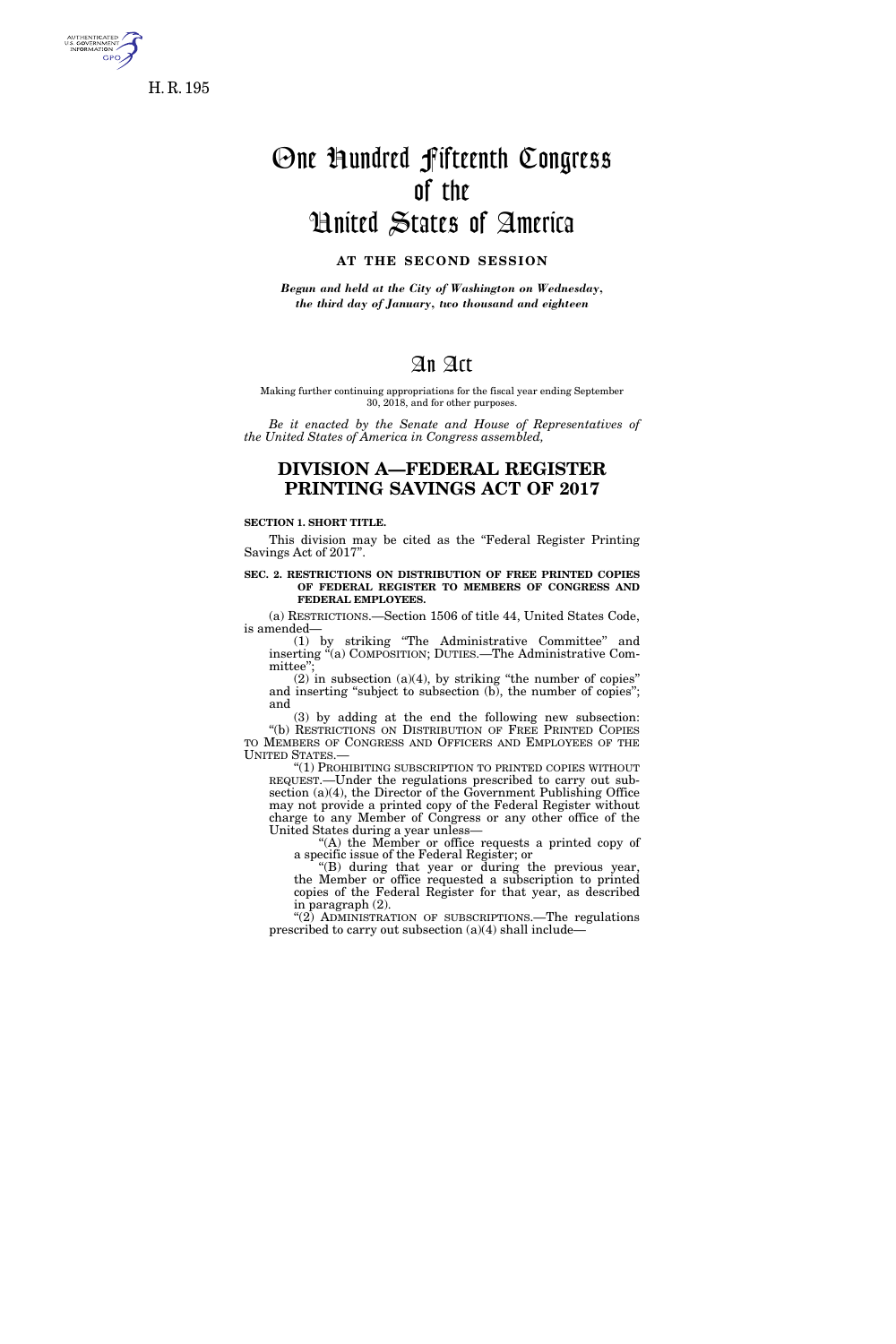''(A) provisions regarding notifications to offices of Members of Congress and other offices of the United States of the restrictions of paragraph (1);

''(B) provisions describing the process by which Members and other offices may request a specific issue of the Federal Register for purposes of paragraph (1)(A); and

''(C) provisions describing the process by which Members and other offices may request a subscription to the Federal Register for purposes of paragraph  $(1)(B)$ , except that such regulations shall limit the period for such a subscription to not longer than 1 year."

(b) EFFECTIVE DATE.—The amendment made by subsection (a) shall take effect January 1, 2018.

#### **DIVISION B—EXTENSION OF CONTINUING APPROPRIATIONS ACT, 2018**

SEC. 2001. The Continuing Appropriations Act, 2018 (division D of Public Law 115–56) is amended—

(1) by striking the date specified in section 106(3) and inserting ''February 8, 2018''; and

(2) by adding after section 147 the following:

''SEC. 148. Funds appropriated by the Department of Defense Missile Defeat and Defense Enhancements Appropriations Act, 2018 (division B of Public Law 115–96) may be obligated and expended notwithstanding section  $504(a)(1)$  of the National Security Act of 1947 (50 U.S.C. 3094(a)(1)).

''SEC. 149. Amounts made available by section 101 for 'Department of Agriculture—Food and Nutrition Service—Child Nutrition Programs' to carry out section 749(g) of the Agriculture Appropriations Act of 2010 (Public Law 111–80) may be apportioned up to the rate for operations necessary to ensure that the program can be fully operational by May 2018.

'SEC. 150. Amounts made available by section 101 for 'National Aeronautics and Space Administration—Exploration' may be apportioned up to the rate for operations necessary to maintain the planned launch capability schedules for the Space Launch System launch vehicle, Exploration Ground Systems, and Orion Multi-Purpose Crew Vehicle programs.

"SEC. 151. Amounts made available by section 101 for 'Department of Energy—Energy Programs—Office of the Inspector General' may be apportioned up to the rate for operations necessary to sustain staffing levels achieved on June 30, 2017.

'SEC. 152. Amounts made available by section 101 for 'Small Business Administration—Business Loans Program Account' may be apportioned up to the rate for operations necessary to accommodate increased demand for commitments for general business loans authorized under section 7(a) of the Small Business Act (15 U.S.C. 636(a)).

''SEC. 153. For 2018, the Secretary of Housing and Urban Development may make temporary adjustments to the Section 8 housing choice voucher annual renewal funding allocations and administrative fee eligibility determinations for public housing agencies in an area for which the President declared a disaster in 2017 or 2018 under title IV of the Robert T. Stafford Disaster Relief and Emergency Assistance Act (42 U.S.C. 5170 et seq.), to avoid significant adverse funding impacts that would otherwise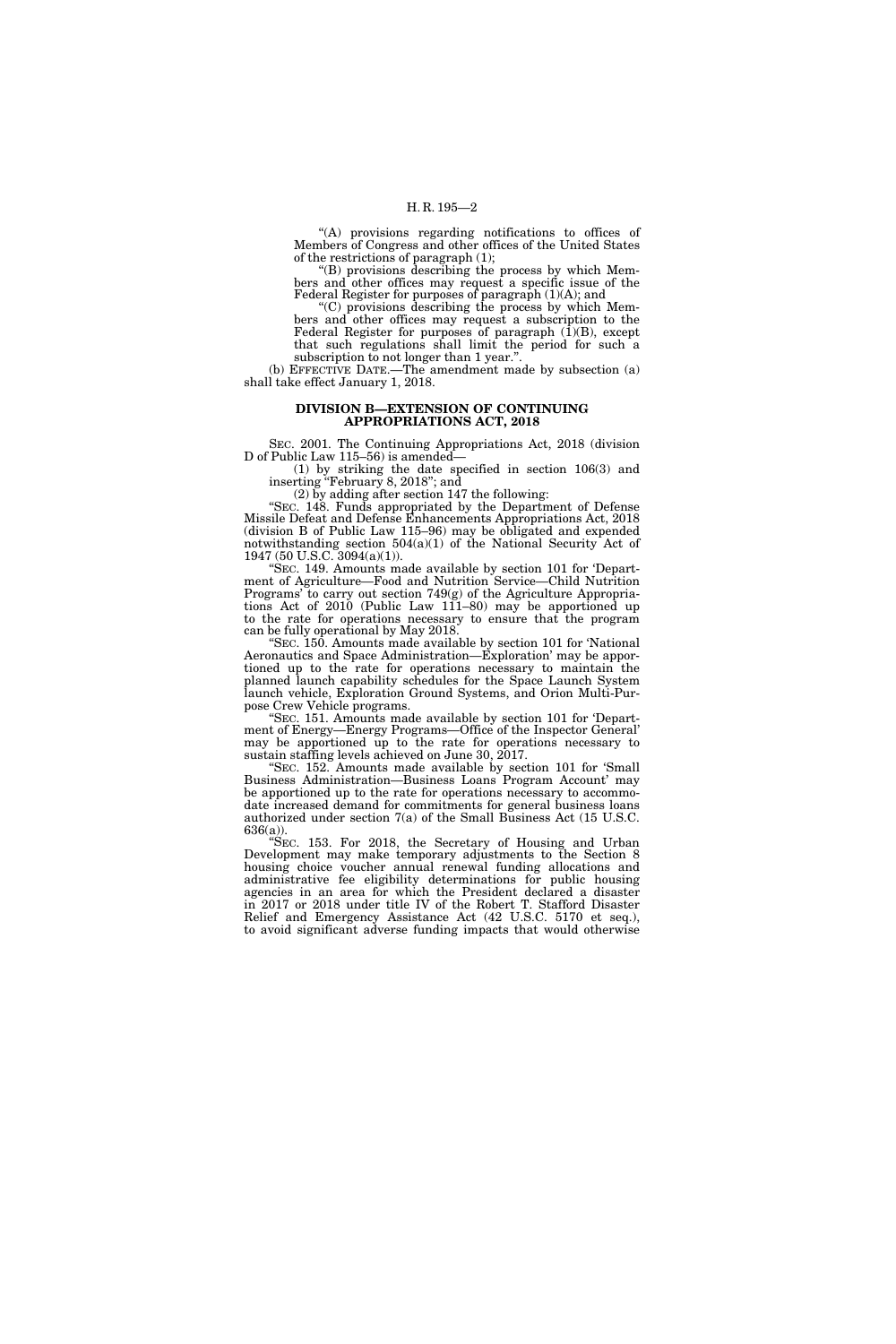result from the disaster and that would otherwise prevent a public housing agency from leasing up to its authorized level of units under contract (but not to exceed such level), upon request by and in consultation with a public housing agency and supported by documentation as required by the Secretary that demonstrates the need for the adjustment.

'SEC. 154. (a) Employees furloughed as a result of any lapse in appropriations which begins on or about January 20, 2018, shall be compensated at their standard rate of compensation, for the period of such lapse in appropriations, as soon as practicable after such lapse in appropriations ends.

''(b) For purposes of this section, 'employee' means:

''(1) a federal employee;

''(2) an employee of the District of Columbia Courts;

"(3) an employee of the Public Defender Service for the District of Columbia; or

''(4) a District of Columbia Government employee.

''(c) All obligations incurred in anticipation of the appropriations made and authority granted by this division for the purposes of maintaining the essential level of activity to protect life and property and bringing about orderly termination of Government functions, and for purposes as otherwise authorized by law, are hereby ratified and approved if otherwise in accord with the provisions of this division.

SEC. 155. (a) If a State (or another Federal grantee) used State funds (or the grantee's non-Federal funds) to continue carrying out a Federal program or furloughed State employees (or the grantee's employees) whose compensation is advanced or reimbursed in whole or in part by the Federal Government—

''(1) such furloughed employees shall be compensated at their standard rate of compensation for such period;

''(2) the State (or such other grantee) shall be reimbursed for expenses that would have been paid by the Federal Government during such period had appropriations been available, including the cost of compensating such furloughed employees, together with interest thereon calculated under section 6503(d) of title 31, United States Code; and

 $(3)$  the State (or such other grantee) may use funds available to the State (or the grantee) under such Federal program to reimburse such State (or the grantee), together with interest thereon calculated under section 6503(d) of title 31, United States Code.

"(b) For purposes of this section, the term 'State' and the term 'grantee' shall have the meaning as such term is defined under the applicable Federal program under subsection (a). In addition, 'to continue carrying out a Federal program' means the continued performance by a State or other Federal grantee, during the period of a lapse in appropriations, of a Federal program that the State or such other grantee had been carrying out prior to the period of the lapse in appropriations.

''(c) The authority under this section applies with respect to any period in fiscal year 2018 (not limited to periods beginning or ending after the date of the enactment of this division) during which there occurs a lapse in appropriations with respect to any department or agency of the Federal Government which, but for such lapse in appropriations, would have paid, or made reimbursement relating to, any of the expenses referred to in this section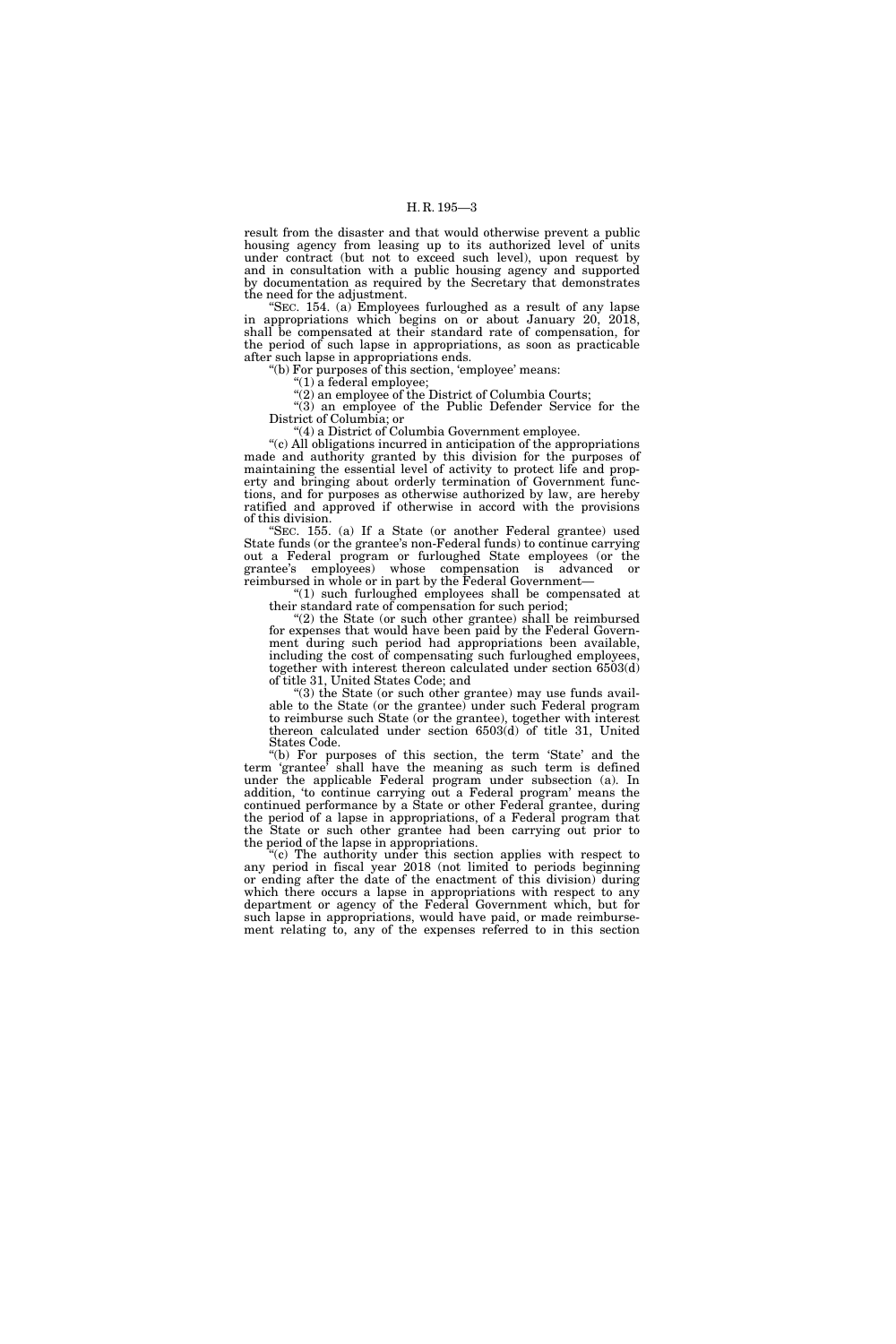with respect to the program involved. Payments and reimbursements under this authority shall be made only to the extent and in amounts provided in advance in appropriations Acts.''.

SEC. 2002. The Further Additional Continuing Appropriations Act, 2018 (division A of Public Law 115–96) is amended by striking section 1002.

SEC. 2003. For the purposes of division D of Public Law 115– 56, the time covered by such division shall be considered to include the period which began on or about January 20, 2018, during which there occurred a lapse in appropriations.

This division may be cited as the "Extension of Continuing" Appropriations Act, 2018''.

# **DIVISION C—HEALTHY KIDS ACT**

#### **SEC. 3001. SHORT TITLE.**

This division may be cited as the "Helping Ensure Access for Little Ones, Toddlers, and Hopeful Youth by Keeping Insurance Delivery Stable Act" or the "HEALTHY KIDS Act".

#### **SEC. 3002. SIX-YEAR FUNDING EXTENSION OF THE CHILDREN'S HEALTH INSURANCE PROGRAM.**

(a) FUNDING.—

(1) IN GENERAL.—Section 2104(a) of the Social Security Act (42 U.S.C. 1397dd(a)), as amended by section  $3201(a)$  of the CHIP and Public Health Funding Extension Act (division C of Public Law 115–96), is amended—

(A) in paragraph  $(20)(B)$ , by striking "; and" and inserting a semicolon;

(B) by striking paragraph (21) and inserting the following new paragraphs:

"(21) for fiscal year  $2018$ , \$21,500,000,000;

''(22) for fiscal year 2019, \$22,600,000,000;

"(23) for fiscal year 2020, \$23,700,000,000;

''(24) for fiscal year 2021, \$24,800,000,000; ''(25) for fiscal year 2022, \$25,900,000,000; and

"(26) for fiscal year 2023, for purposes of making two semiannual allotments—

''(A) \$2,850,000,000 for the period beginning on October 1, 2022, and ending on March 31, 2023; and

 $^{22}$ (B) \$2,850,000,000 for the period beginning on April 1, 2023, and ending on September 30, 2023.

(2) PREVENTION OF DUPLICATE APPROPRIATIONS FOR FISCAL YEAR 2018.—Notwithstanding any other provision of law, insofar as funds have been appropriated under subsection (a)(21) of section 2104 of the Social Security Act (42 U.S.C. 1397dd), as such subsection is in effect on the day before the date of the enactment of this Act, to provide allotments to States under the State Children's Health Insurance Program established under title XXI of the Social Security Act (42 U.S.C. 1397aa et seq.) (whether implemented under title XIX, XXI, or both, of the Social Security Act) for fiscal year 2018—

(A) any amounts that are so appropriated that are not so allotted and obligated before the date of the enactment of this Act, are rescinded; and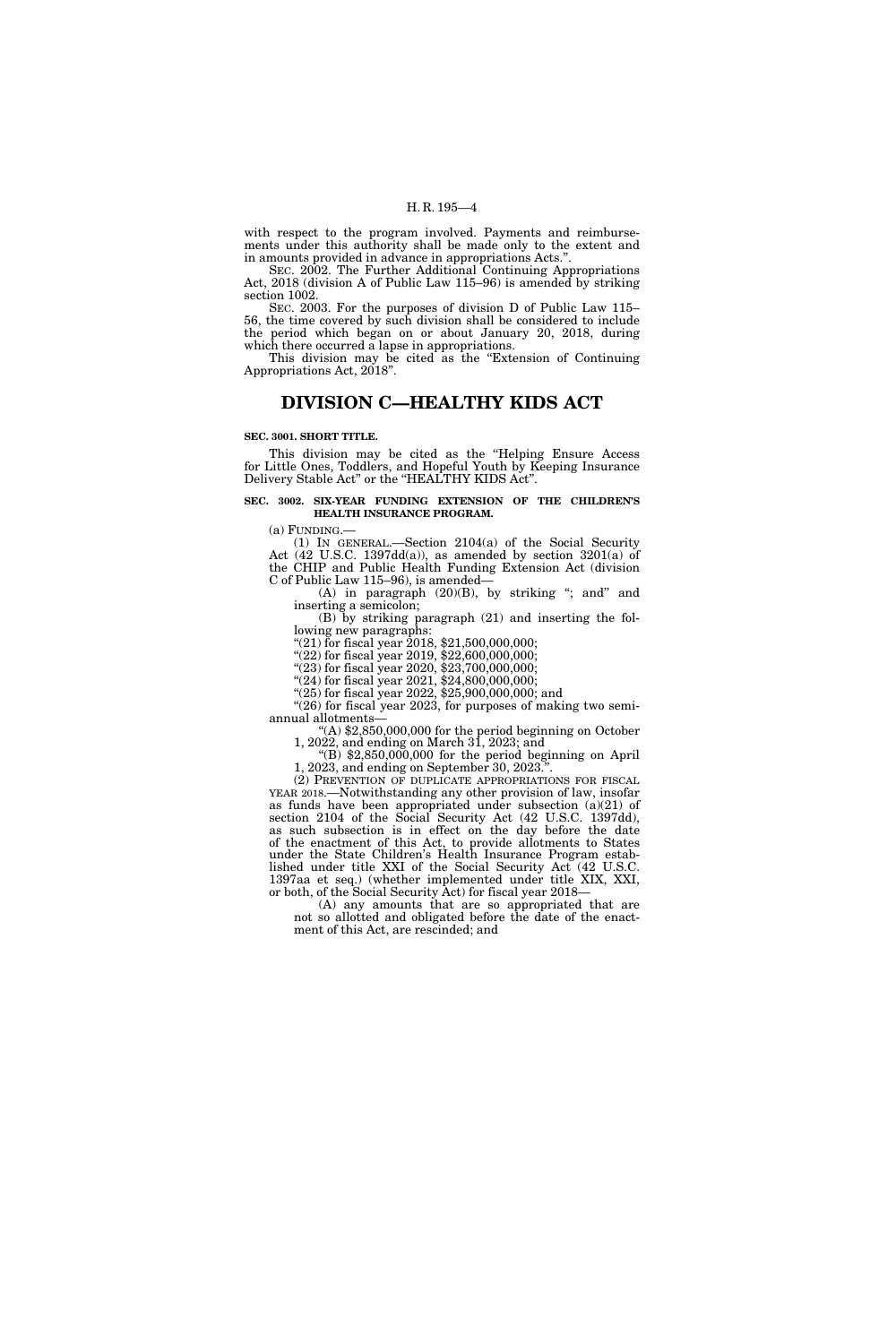(B) any amount provided for CHIP allotments to a State under this section (and the amendments made by this section) for such fiscal year shall be reduced by the amount of such appropriations so allotted and obligated before such date.

(b) ALLOTMENTS.—

(1) IN GENERAL.—Section 2104(m) of the Social Security Act (42 U.S.C. 1397dd(m)), as amended by section 3201(b) of the CHIP and Public Health Funding Extension Act (division C of Public Law 115–96), is amended—

 $(A)$  in paragraph  $(2)(B)$ 

(i) in the matter preceding clause (i), by striking "(19)" and inserting " $(25)$ ";

(ii) in clause (i), by striking ''and 2017'' and inserting '', 2017, and 2023''; and

(iii) in clause (ii)—

(I) in the matter preceding subclause (I), by striking ''and paragraph (10)''; and

 $(II)$  in subclause  $(I)$ , by inserting " $(or, in the)$ case of fiscal year 2018, under paragraph (4))'' after "clause  $(i)$ ";

(B) in paragraph (5), by striking "2018" and inserting ''2023'';

 $(C)$  in paragraph  $(7)$ —

 $(i)$  in subparagraph  $(A)$ , by striking "2017" and inserting "202 $3$ ";

(ii) in subparagraph (B), in the matter preceding clause (i), by inserting ''(or, in the case of fiscal year 2018, by not later than the date that is 60 days after the date of the enactment of the HEALTHY KIDS Act)'' after ''before the August 31 preceding the beginning of the fiscal year''; and

(iii) in the matter following subparagraph (B), by striking ''or fiscal year 2016'' and inserting ''fiscal year 2016, fiscal year 2018, fiscal year 2020, or fiscal year 2022'';

(D) in paragraph (9), by striking ''2018'' and inserting "2023"; and

(E) by amending paragraph (10) to read as follows: " $(10)$  For fiscal year 2023.—

"(A) FIRST HALF.—Subject to paragraphs  $(5)$  and  $(7)$ , from the amount made available under subparagraph (A) of paragraph (26) of subsection (a) for the semi-annual period described in such subparagraph, increased by the amount of the appropriation for such period under section 3002(b)(2) of the HEALTHY KIDS Act, the Secretary shall compute a State allotment for each State (including the District of Columbia and each commonwealth and territory) for such semi-annual period in an amount equal to the first half ratio (described in subparagraph (D)) of the amount described in subparagraph (C).

"(B) SECOND HALF.—Subject to paragraphs  $(5)$  and  $(7)$ from the amount made available under subparagraph (B) of paragraph (26) of subsection (a) for the semi-annual period described in such subparagraph, the Secretary shall compute a State allotment for each State (including the District of Columbia and each commonwealth and territory)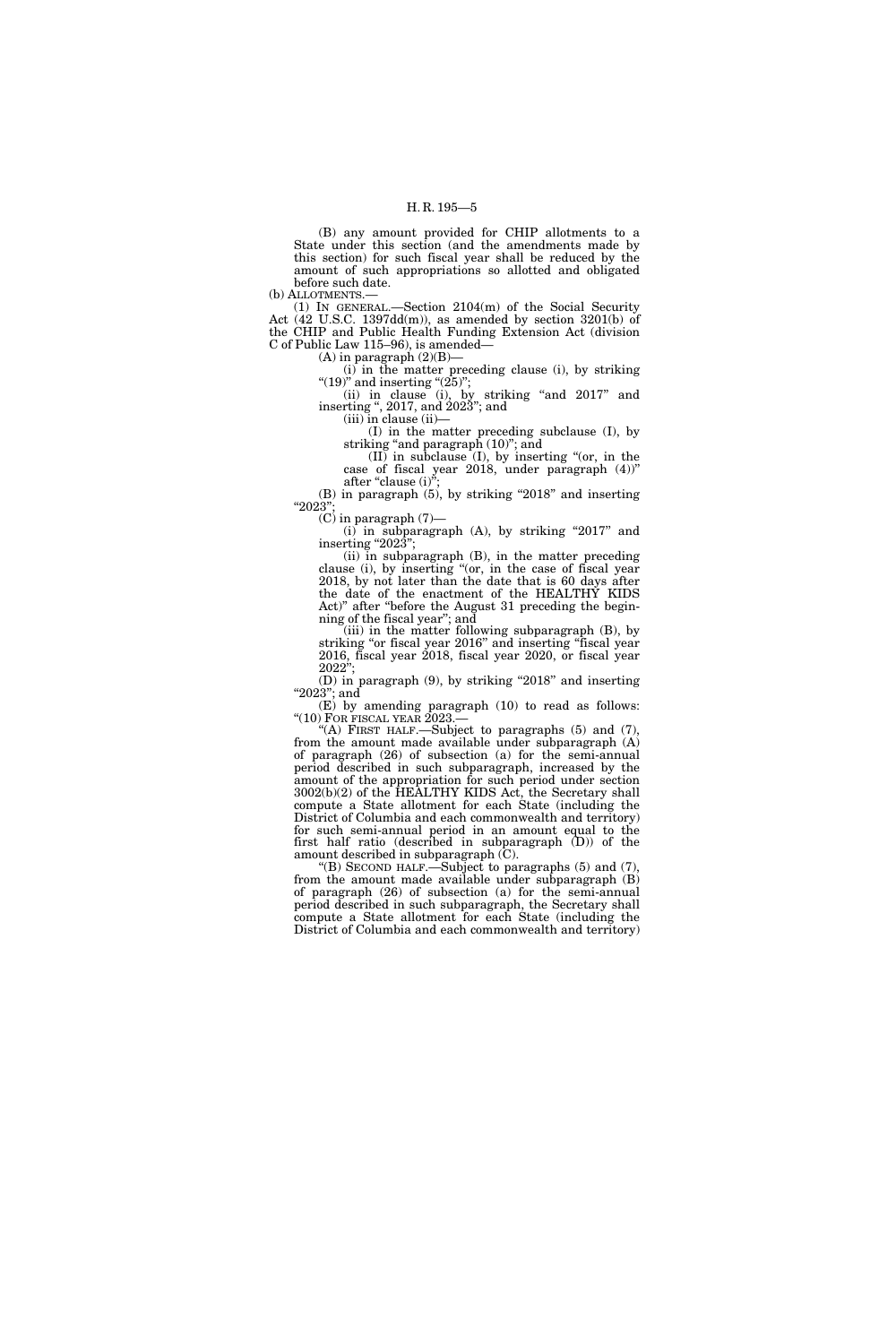for such semi-annual period in an amount equal to the amount made available under such subparagraph, multiplied by the ratio of—

''(i) the amount of the allotment to such State under subparagraph (A); to

"(ii) the total of the amount of all of the allotments made available under such subparagraph.

''(C) FULL YEAR AMOUNT BASED ON REBASED AMOUNT.— The amount described in this subparagraph for a State is equal to the Federal payments to the State that are attributable to (and countable towards) the total amount of allotments available under this section to the State in fiscal year 2022 (including payments made to the State under subsection (n) for fiscal year 2022 as well as amounts redistributed to the State in fiscal year 2022), multiplied by the allotment increase factor under paragraph (6) for fiscal year 2023.

''(D) FIRST HALF RATIO.—The first half ratio described in this subparagraph is the ratio of—

 $\mathrm{``(i)}$  the sum of—

''(I) the amount made available under subsection  $(a)(26)(A)$ ; and

''(II) the amount of the appropriation for such period under section 3002(b)(2) of the HEALTHY KIDS Act; to

"(ii) the sum of-

''(I) the amount described in clause (i); and ''(II) the amount made available under subsection  $(a)(26)(B)$ .".

(2) ONE-TIME APPROPRIATION FOR FISCAL YEAR 2023.—There is appropriated to the Secretary of Health and Human Services, out of any money in the Treasury not otherwise appropriated, \$20,200,000,000 to accompany the allotment made for the period beginning on October 1, 2022, and ending on March 31, 2023, under paragraph (26)(A) of section 2104(a) of the Social Security Act (42 U.S.C. 1397dd(a)) (as added by subsection (a)), to remain available until expended. Such amount shall be used to provide allotments to States under paragraph (10) of section 2104(m) of such Act (as added by paragraph (1)) for the first 6 months of fiscal year 2023 in the same manner as allotments are provided under subsection (a)(26)(A) of such section 2104 and subject to the same terms and conditions as apply to the allotments provided from such subsection  $(a)(26)(A).$ 

(c) EXTENSION OF THE CHILD ENROLLMENT CONTINGENCY FUND.—Section 2104(n) of the Social Security Act (42 U.S.C.  $1397dd(n)$  is amended-

 $(1)$  in paragraph  $(2)$ —

 $(A)$  in subparagraph  $(A)(ii)$ —

(i) by striking ''2010, 2011, 2012, 2013, 2014, and 2016'' and inserting ''2010 through 2014, 2016, and 2018 through 2022''; and

(ii) by striking ''fiscal year 2015 and fiscal year  $2017$ " and inserting "fiscal years  $2015$ ,  $2017$ , and  $2023$ "; and

(B) in subparagraph (B)—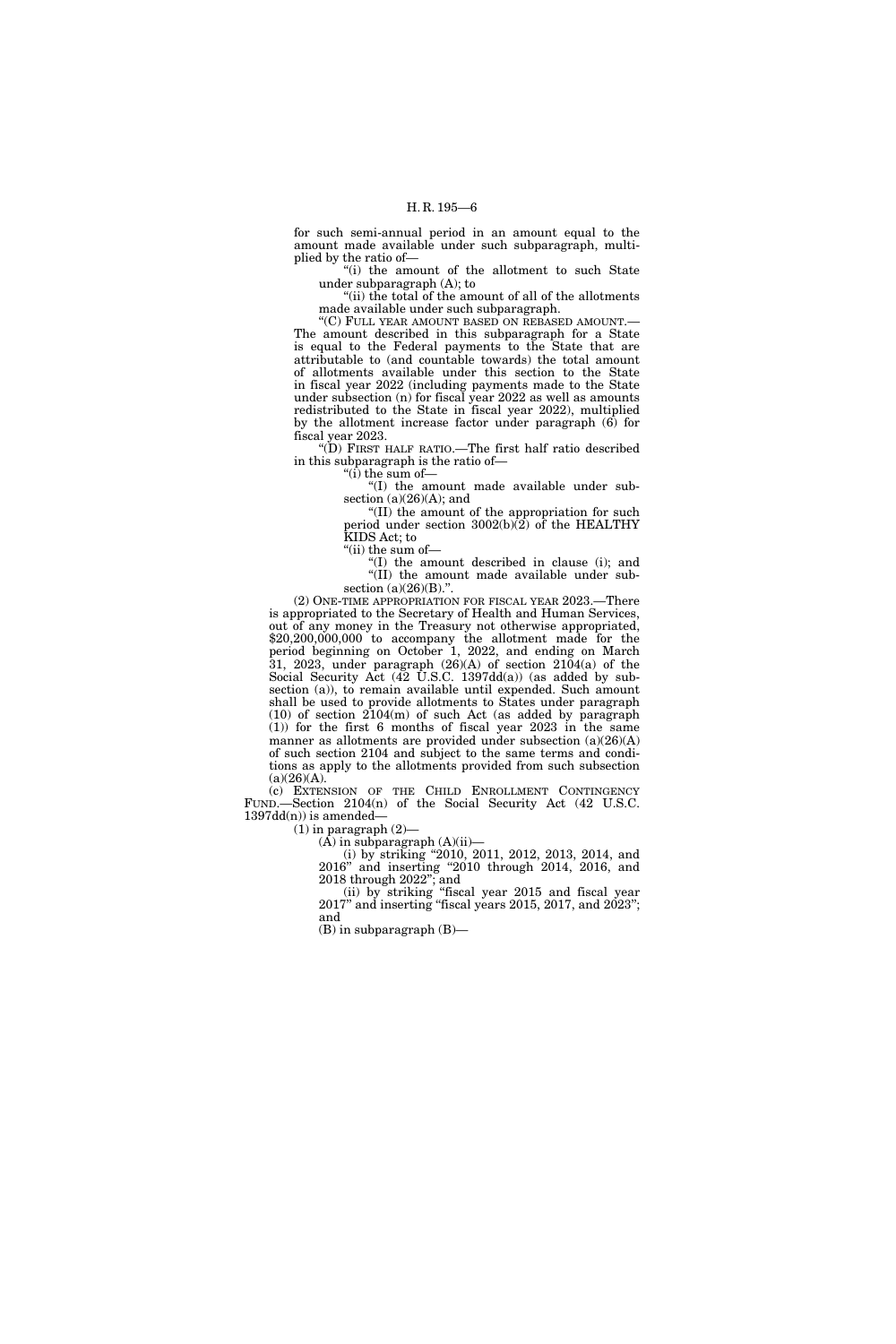(i) by striking ''2010, 2011, 2012, 2013, 2014, and 2016'' and inserting ''2010 through 2014, 2016, and 2018 through 2022''; and

(ii) by striking ''fiscal year 2015 and fiscal year 2017'' and inserting ''fiscal years 2015, 2017, and 2023''; and

(2) in paragraph (3)(A), in the matter preceding clause (i), by striking ''or a semi-annual allotment period for fiscal year 2015 or 2017'' and inserting ''or in any of fiscal years 2018 through 2022 (or a semi-annual allotment period for fiscal year 2015, 2017, or 2023)''.

(d) EXTENSION OF QUALIFYING STATES OPTION.—

(1) IN GENERAL.—Section  $2105(g)(4)$  of the Social Security Act (42 U.S.C. 1397ee(g)(4)) is amended—

(A) in the heading, by striking ''THROUGH 2017'' and inserting ''THROUGH 2023''; and

(B) in subparagraph (A), by striking "2017" and inserting "2023".

(2) TECHNICAL AMENDMENTS.—Section 2104(f)(2)(B)(ii) of the Social Security Act (42 U.S.C. 1397dd(f)(2)(B)(ii)), as amended by section 3201(c) of the CHIP and Public Health Funding Extension Act (division C of Public Law 115–96), is amended—

(A) in subclause (I), by striking ''for the month (as defined in subclause (II))'' and inserting ''(as defined in subclause (II)) for the month'';

(B) in subclause (II), by inserting ", as in effect on the day before the date of the enactment of the HEALTHY KIDS Act," after "section  $2105(g)(4)(A)$ "; and

(C) in subclause (VI)—

(i) by inserting '', as in effect on the day before the date of the enactment of the HEALTHY KIDS Act" after ", section  $2105(g)(4)$ "; and

(ii) by inserting ", as so in effect" after "under section  $2105(g)(4)$ ".

(e) EXTENSION OF EXPRESS LANE ELIGIBILITY OPTION.—Section 1902(e)(13)(I) of the Social Security Act (42 U.S.C. 1396a(e)(13)(I)) is amended by striking "2017" and inserting "2023".

(f) ASSURANCE OF AFFORDABILITY STANDARD FOR CHILDREN AND FAMILIES.—

(1) IN GENERAL.—Section 2105(d)(3) of the Social Security Act (42 U.S.C. 1397ee(d)(3)) is amended—

(A) in the paragraph heading, by striking ''UNTIL OCTOBER 1, 2019<sup>5</sup> and inserting "THROUGH SEPTEMBER 30, 2023''; and

(B) in subparagraph (A), in the matter preceding clause  $(i)$ —

 $(i)$  by striking "2019" and inserting "2023"; and (ii) by striking ''The preceding sentence shall not be construed as preventing a State during such period'' and inserting ''During the period that begins on October 1, 2019, and ends on September 30, 2023, the preceding sentence shall only apply with respect to children in families whose income does not exceed 300 percent of the poverty line (as defined in section  $2110(c)(5)$  applicable to a family of the size involved.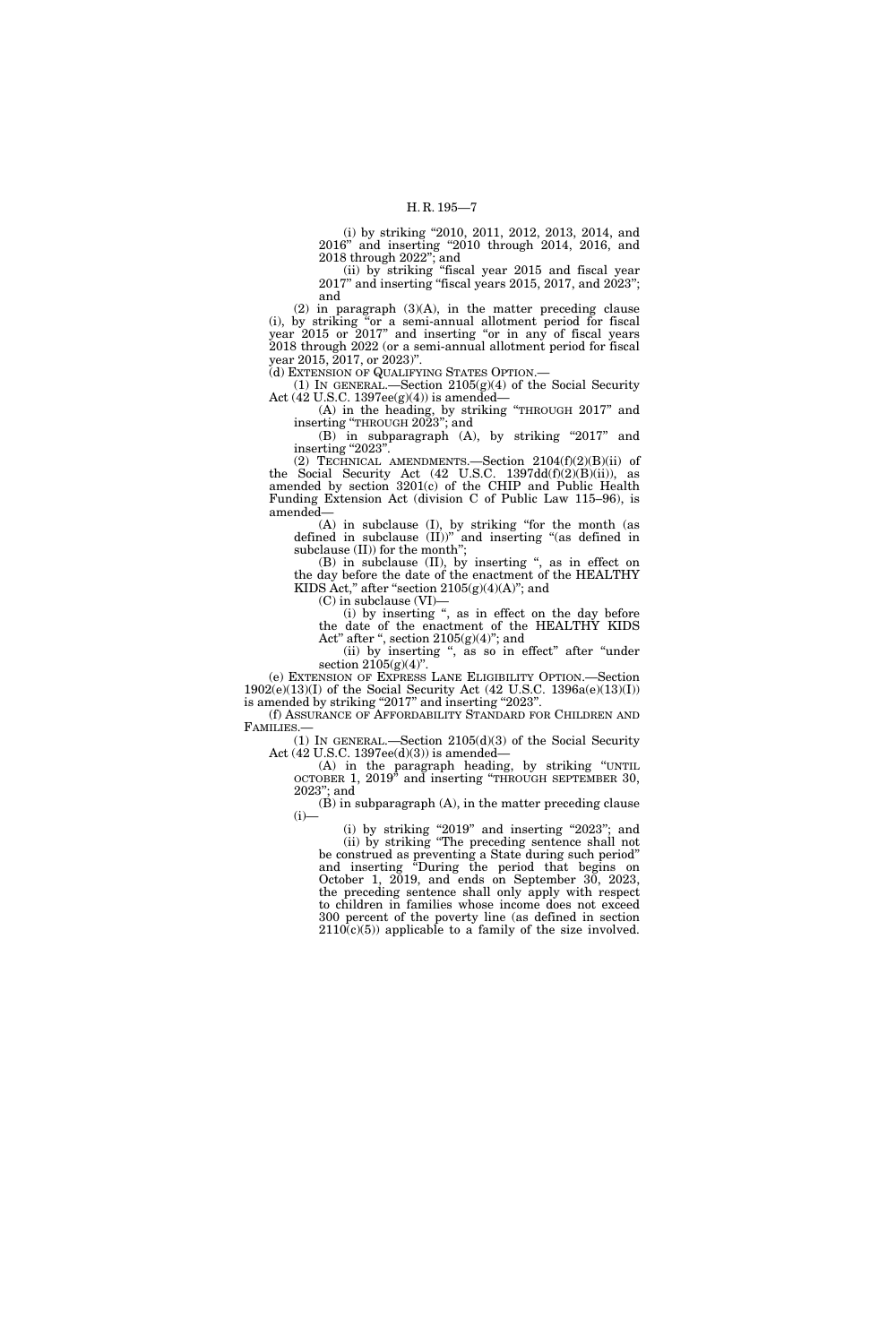The preceding sentences shall not be construed as preventing a State during any such periods''. (2) CONFORMING AMENDMENTS.—Section 1902(gg)(2) of the

Social Security Act (42 U.S.C. 1396a(gg)(2)) is amended—

(A) in the paragraph heading, by striking ''UNTIL OCTOBER 1, 2019'' and inserting ''THROUGH SEPTEMBER 30, 2023''; and

 $(\dot{B})$  by striking "September 30, 2019," and inserting ''September 30, 2023 (but during the period that begins on October 1, 2019, and ends on September 30, 2023, only with respect to children in families whose income does not exceed 300 percent of the poverty line (as defined in section  $2110(c)(5)$  applicable to a family of the size involved)''.

(g) CHIP LOOK-ALIKE PLANS.—

(1) BLENDING RISK POOLS.—Section 2107 of the Social Security Act (42 U.S.C. 1397gg) is amended by adding at the end the following:

"(g) USE OF BLENDED RISK POOLS.—

" $(1)$  In GENERAL.—Nothing in this title (or any other provision of Federal law) shall be construed as preventing a State from considering children enrolled in a qualified CHIP lookalike program and children enrolled in a State child health plan under this title (or a waiver of such plan) as members of a single risk pool.

 $(2)$  QUALIFIED CHIP LOOK-ALIKE PROGRAM.—In this subsection, the term 'qualified CHIP look-alike program' means a State program—

''(A) under which children who are under the age of 19 and are not eligible to receive medical assistance under title XIX or child health assistance under this title may purchase coverage through the State that provides benefits that are at least identical to the benefits provided under the State child health plan under this title (or a waiver of such plan); and

''(B) that is funded exclusively through non-Federal funds, including funds received by the State in the form of premiums for the purchase of such coverage.''. (2) COVERAGE RULE.—

(A) IN GENERAL.—Section 5000A(f)(1) of the Internal Revenue Code of 1986 is amended in subparagraph (A)(iii), by inserting ''or under a qualified CHIP look-alike program (as defined in section 2107(g) of the Social Security Act)'' before the comma at the end.

(B) EFFECTIVE DATE.—The amendment made by subparagraph (A) shall apply with respect to taxable years beginning after December 31, 2017.

(h) AVAILABILITY OF UNUSED FISCAL YEAR 2018 REDISTRIBUTION AMOUNTS.—Any amounts that have been redistributed to States under subsection (f) of section 2104 of the Social Security Act (42 U.S.C. 1397dd) for fiscal year 2018 that are not, or will not be, expended by the end of that fiscal year shall be—

(1) adjusted by the Secretary before the end of fiscal year 2018 to reflect an updated estimate of shortfalls under subsection (f)(2)(A) of such section; and

(2) available for redistribution under subsection (f) of such section for subsequent fiscal years.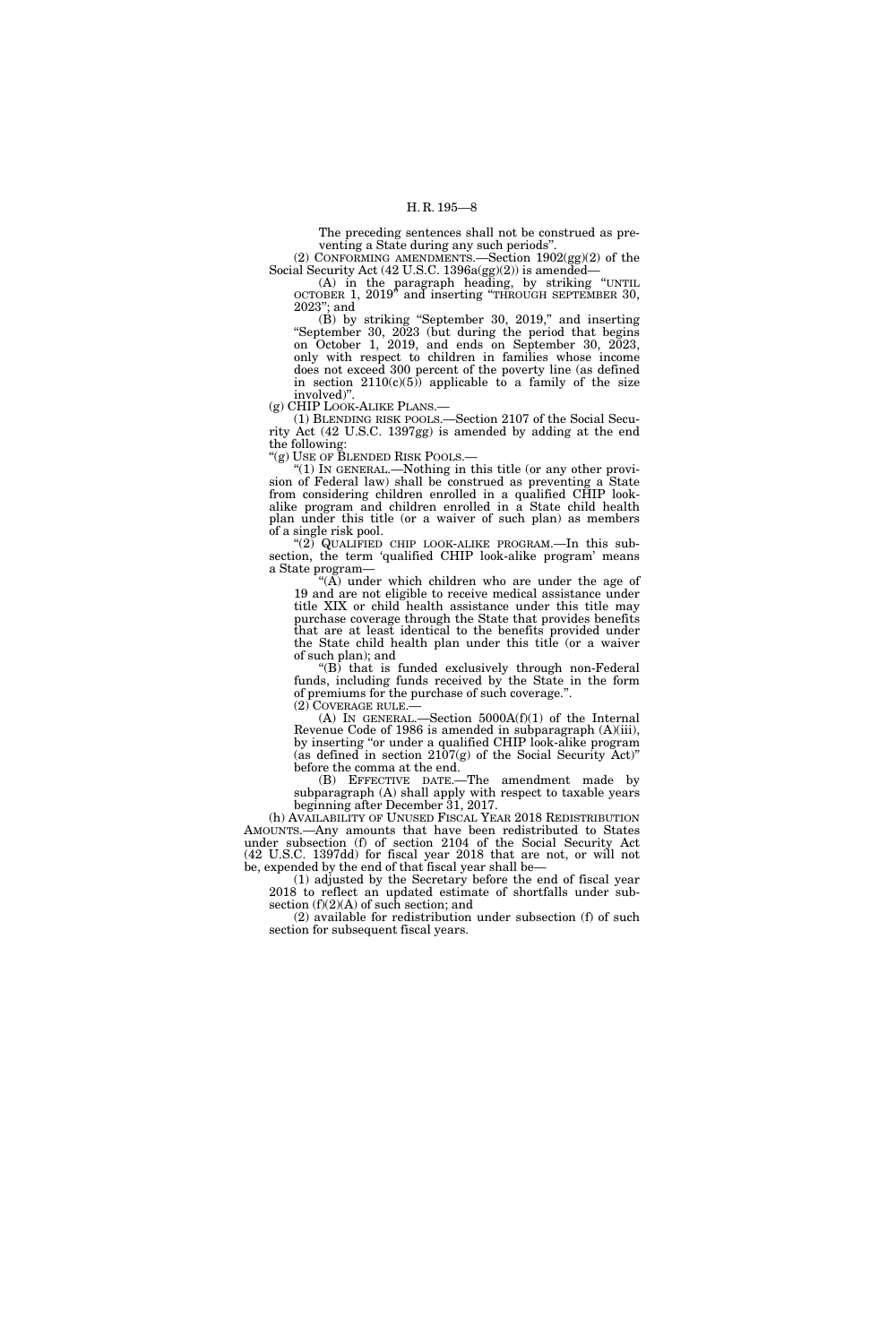#### **SEC. 3003. EXTENSION OF CERTAIN PROGRAMS AND DEMONSTRATION PROJECTS.**

(a) CHILDHOOD OBESITY DEMONSTRATION PROJECT.—Section 1139A(e)(8) of the Social Security Act (42 U.S.C. 1320b–9a(e)(8)) is amended—

(1) by striking ''and \$10,000,000'' and inserting '', \$10,000,000''; and

(2) by inserting after "2017" the following: ", and \$30,000,000 for the period of fiscal years 2018 through 2023''. (b) PEDIATRIC QUALITY MEASURES PROGRAM.—Section 1139A(i)

of the Social Security Act (42 U.S.C. 1320b–9a(i)) is amended— (1) by striking ''Out of any'' and inserting the following: " $(1)$  In GENERAL.—Out of any";

(2) by striking ''there is appropriated for each'' and inserting ''there is appropriated—

" $(\tilde{A})$  for each"; (3) by striking '', and there is appropriated for the period'' and inserting '';

''(B) for the period'';

(4) by striking ''. Funds appropriated under this subsection shall remain available until expended.'' and inserting ''; and''; and

(5) by adding at the end the following:

''(C) for the period of fiscal years 2018 through 2023, \$90,000,000 for the purpose of carrying out this section (other than subsections  $(e)$ ,  $(f)$ , and  $(g)$ ). "(2) AVAILABILITY.—Funds appropriated under this sub-

section shall remain available until expended.''.

**SEC. 3004. EXTENSION OF OUTREACH AND ENROLLMENT PROGRAM.**  (a) IN GENERAL.—Section 2113 of the Social Security Act (42

U.S.C. 1397mm) is amended— (1) in subsection (a)(1), by striking "2017" and inserting "2023"; and

 $(2)$  in subsection  $(g)$ 

(A) by striking "and  $$40,000,000$ " and inserting ", \$40,000,000"; and

(B) by inserting after "2017" the following: ", and \$120,000,000 for the period of fiscal years 2018 through 2023''.

(b) MAKING ORGANIZATIONS THAT USE PARENT MENTORS ELIGIBLE TO RECEIVE GRANTS.—Section 2113(f) of the Social Security Act (42 U.S.C. 1397mm(f)) is amended—

 $(1)$  in paragraph  $(1)(E)$ , by striking "or community-based doula programs'' and inserting '', community-based doula programs, or parent mentors''; and

(2) by adding at the end the following new paragraph: "(5) PARENT MENTOR.—The term 'parent mentor' means an individual who—

''(A) is a parent or guardian of at least one child who is an eligible child under this title or title XIX; and

''(B) is trained to assist families with children who have no health insurance coverage with respect to improving the social determinants of the health of such children, including by providing—

''(i) education about health insurance coverage, including, with respect to obtaining such coverage,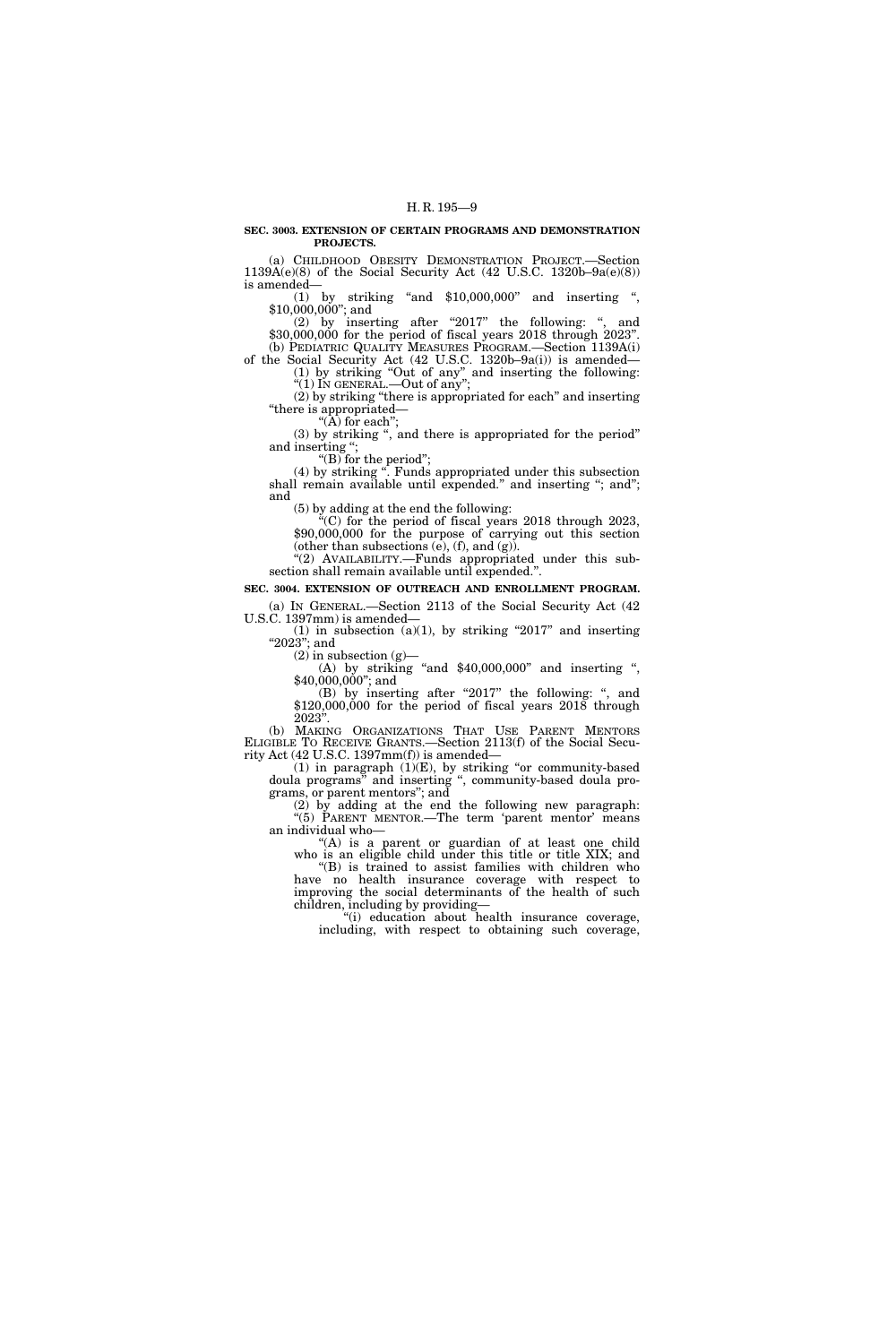eligibility criteria and application and renewal processes;

''(ii) assistance with completing and submitting applications for health insurance coverage;

''(iii) a liaison between families and representatives of State plans under title XIX or State child health plans under this title;

"(iv) guidance on identifying medical and dental homes and community pharmacies for children; and ''(v) assistance and referrals to successfully address

social determinants of children's health, including poverty, food insufficiency, and housing.''.

(c) EXCLUSION FROM MODIFIED ADJUSTED GROSS INCOME.— Section 1902(e) of the Social Security Act (42 U.S.C. 1396a(e)) is amended—

(1) in the first paragraph (14), relating to income determined using modified adjusted gross income, by adding at the end the following new subparagraph:

''(J) EXCLUSION OF PARENT MENTOR COMPENSATION FROM INCOME DETERMINATION.—Any nominal amount received by an individual as compensation, including a stipend, for participation as a parent mentor (as defined in paragraph (5) of section 2113(f)) in an activity or program funded through a grant under such section shall be disregarded for purposes of determining the income eligibility of such individual for medical assistance under the State plan or any waiver of such plan.''; and

(2) by striking " $(14)$  EXCLUSION" and inserting " $(15)$  EXCLU-SION''.

#### **SEC. 3005. EXTENSION AND REDUCTION OF ADDITIONAL FEDERAL FINANCIAL PARTICIPATION FOR CHIP.**

Section 2105(b) of the Social Security Act (42 U.S.C. 1397ee(b)) is amended in the second sentence by inserting ''and during the period that begins on October 1, 2019, and ends on September 30, 2020, the enhanced FMAP determined for a State for a fiscal year (or for any portion of a fiscal year occurring during such period) shall be increased by 11.5 percentage points'' after ''23 percentage points,''.

#### **SEC. 3006. MEDICAID IMPROVEMENT FUND.**

Section 1941 of the Social Security Act (42 U.S.C. 1396w– 1) is amended—

(1) in subsection (a), in the first sentence, by inserting before the period at the end the following: '', and, in accordance with subsection  $(b)(3)$ , for the purposes of subparagraph  $(B)$ of such subsection''; and

 $(2)$  in subsection  $(b)$ – (A) in paragraph (2)—

(i) in the first sentence, by inserting ''pursuant to paragraph (1)" after "in the Fund";

(ii) by inserting after the first sentence the following sentence: ''Amounts in the Fund pursuant to paragraph (3) shall be available in advance of appropriations but only if the total amount obligated from the Fund does not exceed the amount available to the Fund under such paragraph (3).''; and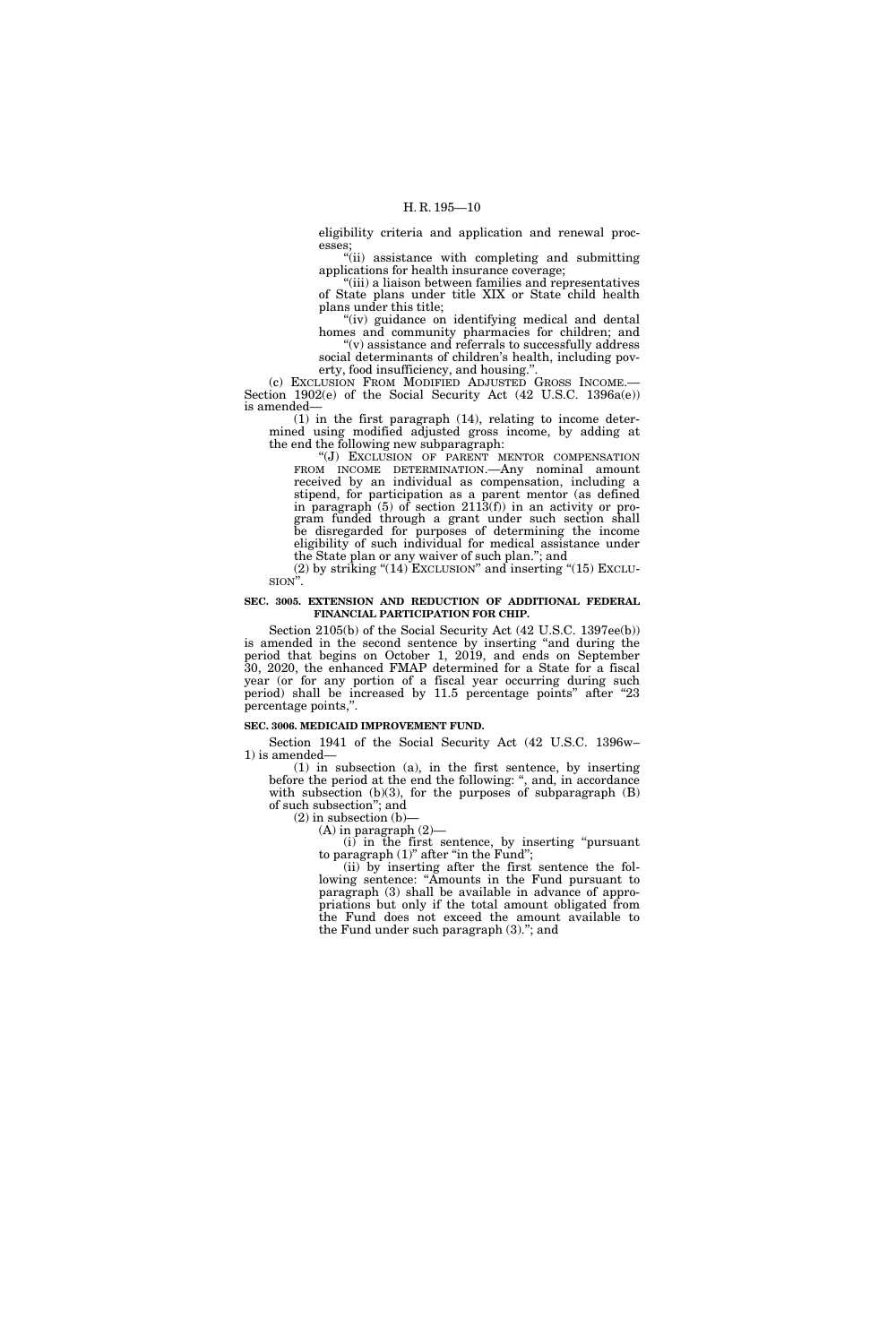(iii) in the last sentence, by striking "sentence" and inserting "sentences"; and

(B) by adding at the end the following new paragraph: "(3) ADDITIONAL FUNDING FOR STATE ACTIVITIES RELATING TO MECHANIZED CLAIMS SYSTEMS.—

''(A) IN GENERAL.—In addition to the amount made available under paragraph (1), there shall be available to the Fund, for expenditures from the Fund in accordance with subparagraph (B), for fiscal year 2023 and thereafter, \$980,000,000, to remain available until expended.

''(B) PURPOSES.—The Secretary shall use amounts made available to the Fund under subparagraph (A) to pay to each State which has a plan approved under this title, for each quarter beginning during or after fiscal year 2023 an amount equal to—

''(i) 100 percent minus the percent specified in clause (i) of section  $1903(a)(3)(A)$  of so much of the sums expended by the State during such quarter as are attributable to the activities described in such clause;

"(ii) 100 percent minus the Federal medical assistance percentage applied under clause (iii) of such section of so much of the sums expended during such quarter (as found necessary by the Secretary under such clause) by the State as are attributable to the activities described in such clause; and

''(iii) 100 percent minus the percent specified in section  $1903(a)(3)(B)$  of so much of the sums expended by the State during such quarter as are attributable to the activities described in such section.''.

# **DIVISION D—SUSPENSION OF CERTAIN HEALTH-RELATED TAXES**

#### **SEC. 4001. EXTENSION OF MORATORIUM ON MEDICAL DEVICE EXCISE TAX.**

(a) IN GENERAL.—Section 4191(c) of the Internal Revenue Code of 1986 is amended by striking ''December 31, 2017'' and inserting ''December 31, 2019''.

(b) EFFECTIVE DATE.—The amendment made by this section shall apply to sales after December 31, 2017.

#### **SEC. 4002. DELAY IN IMPLEMENTATION OF EXCISE TAX ON HIGH COST EMPLOYER-SPONSORED HEALTH COVERAGE.**

Section 9001(c) of the Patient Protection and Affordable Care Act is amended by striking ''December 31, 2019'' and inserting ''December 31, 2021''.

#### **SEC. 4003. SUSPENSION OF ANNUAL FEE ON HEALTH INSURANCE PRO-VIDERS.**

(b) IN GENERAL.—Section 9010(j) of the Patient Protection and Affordable Care Act is amended—

(1) by striking "and" at the end of paragraph  $(1)$ ,

(2) by striking the period at the end of paragraph (2) and inserting '', and ending before January 1, 2019, and'', and